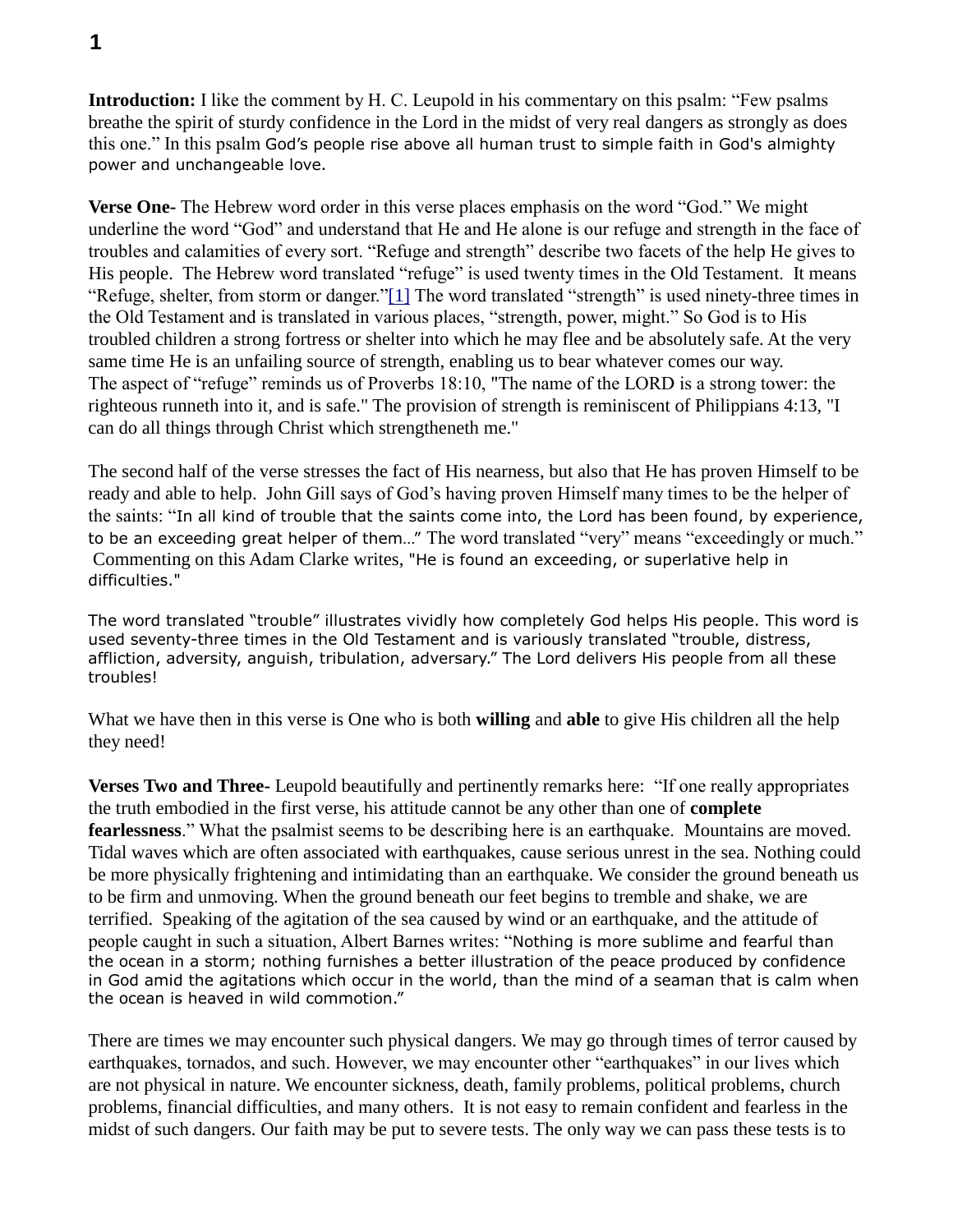keep in mind the wonderful truths of verse one.

After verse three we have the Hebrew word "Selah." This seems to indicate a pause, and indicates a division of the psalm into another section.

**Verse Four-**There is a tremendous contrast between this verse and the section that has gone before. There we saw turbulence and trouble. Here we see peace, security, and adequate provision. No doubt the river referred to was a literal river which watered Jerusalem, God's special city. Commentators are divided over which actual river is under consideration, but the idea is plain. The river, which often in God's Word signifies copious blessings will water the city of God, which in New Testament times is His church.[2] Some of the references which show the blessings that rivers represent are Is. 32: 2; 41: 18; Ps. 1: 3; 36: 8; Rev. 22: 1.

One of the greatest fears an eastern city had in Bible times was that there would not be enough water. This was especially true in times of warfare, when the city was being besieged. If the water ran out the city would be forced to surrender to the enemy. Here the psalmist is assuring God's people that there would be plenty of water in God's church. There the children of God can go and find refreshment, even in time of tremendous trouble. The water of the gospel can refresh their souls. This happened to Asaph. He had almost despaired when he saw the troubles of the saints and the prosperity of the wicked. He was troubled until, as he wrote in Psalms 73:17, "Until I went into the sanctuary of God; then understood I their end." Yes, the river of the gospel of the grace of God will make glad the city of God. It is sad that when some of the saints are compassed with trouble they are tempted to forsake the house of the Lord. They are just too sad to go there. They must remember that the city of God is exactly where they will be revived and their broken hearts will be made glad.

**Verse Five-** God is always in the midst of the city [His church]. We must believe that by faith. Faith believes the promises of God, even when the outward evidence seems to contradict them. I like what John Gill writes about this clause: "The church and people of God; not merely by his essence, power, and providence, as he is in the midst of the world; but by his gracious presence, and which always continues, though not always perceived; and is a sufficient antidote against all fear of men and devils…" Since He is in the midst of her, she shall not be moved. This is reminiscent of Psalms 121:3, "He will not suffer thy foot to be moved: he that keepeth thee will not slumber." There is a popular song that vividly portrays this great truth:

> Glory hallelujah, I shall not be moved; Anchored in Jehovah, I shall not be moved; Just like a tree that's planted by the waters, I shall not be moved.

In His love abiding, I shall not be moved; And in Him confiding, I shall not be moved. Just like a tree that's planted by the waters, I shall not be moved.

Tho all hell assail me, I shall not be moved; Jesus will not fail me, I shall not be moved; Just like a tree that's planted by the waters, I shall not be moved.

Tho the tempest rages, I shall not be moved; On the Rock of Ages, I shall not be moved; Just like a tree that's planted by the waters, I shall not be moved.

Chorus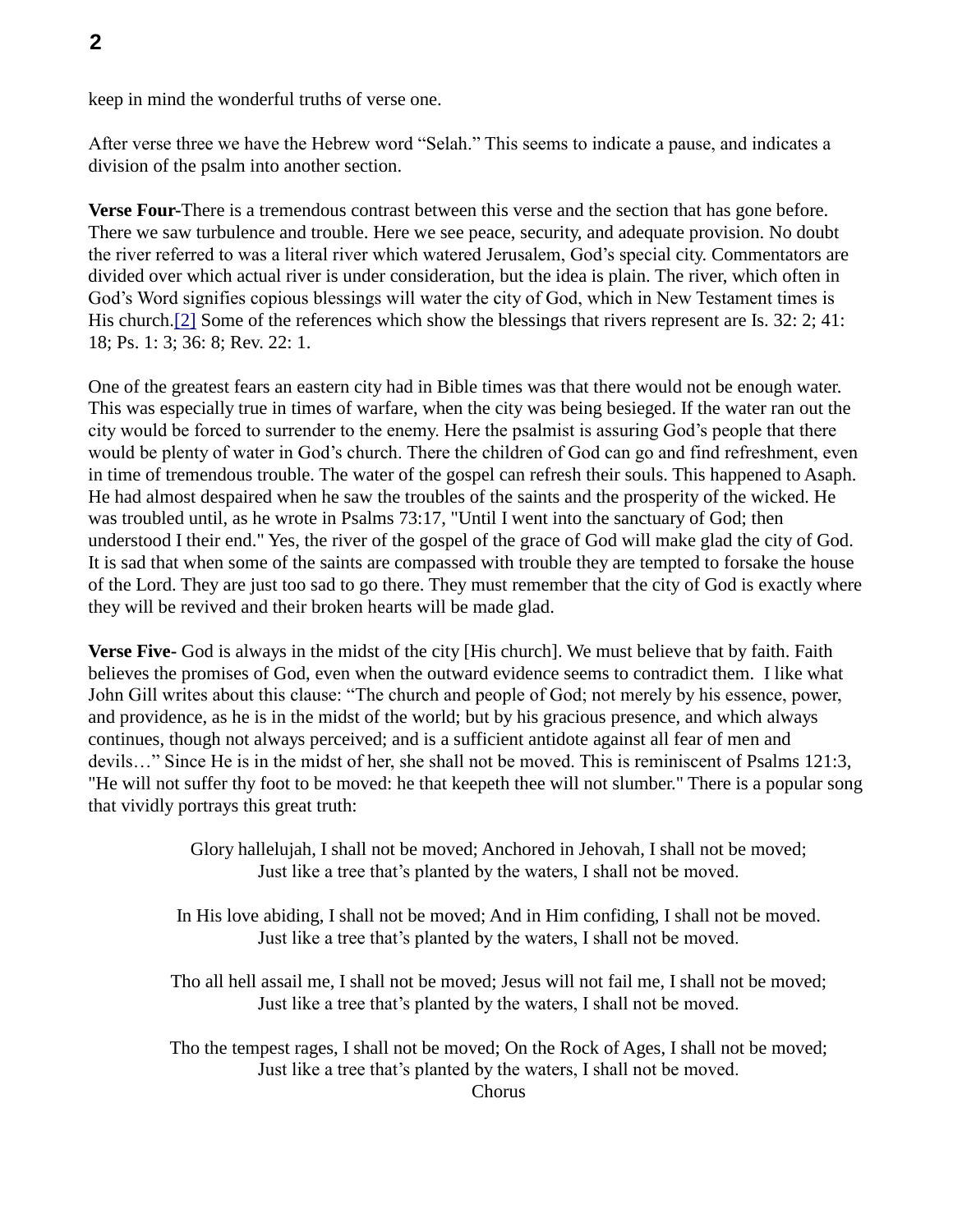## I shall not be, I shall not be moved, I shall not be, I shall not be moved. Just like a tree that's' planted by the waters, I shall not be moved.[3]

The psalmist then writes, "...God shall help her and that right early." Sometimes we think that God is never going to come to our rescue, but in His infinite wisdom, He is always on time. Charles Spurgeon has a beautiful comment on this: "As soon as the first ray of light proclaims the coming day, at the turning of the morning God's right arm shall be outstretched for his people. The Lord is up betimes. We are slow to meet him, but he is never tardy in helping us. Impatience complains of divine delays, but in very deed the Lord is not slack concerning his promise. Man's haste is often folly, but God's apparent delays are ever wise; and when rightly viewed, are no delays at all."[4]

**Verse Six-**This verse teaches that even though the enemies of God often rage, and many times tumult convulses the nations of the earth, the Lord has ultimate control. The Lord sets up and brings down kingdoms and empires. He has only to speak and the earth "melts." The Lord always triumphs over His enemies, who are also the enemies of His people. Finally, at the end of time, this triumph will be complete. Paul wrote of this in 2 Thessalonians 1:7-10, "And to you who are troubled rest with us, when the Lord Jesus shall be revealed from heaven with his mighty angels, In flaming fire taking vengeance on them that know not God, and that obey not the gospel of our Lord Jesus Christ: Who shall be punished with everlasting destruction from the presence of the Lord, and from the glory of his power; When he shall come to be glorified in his saints, and to be admired in all them that believe (because our testimony among you was believed) in that day."

When God speaks, things happen! David majestically wrote of this in Psalms 33:9, "For he spake, and it was done; he commanded, and it stood fast." David also wrote in Psalms 29:4, "The voice of the LORD is powerful; the voice of the LORD is full of majesty."

**Verse Seven-**The reason God's people are safe is because "the Lord of hosts" is with them. The Hebrew name is *Jehovah-tsabaoth*. To show the incredible strength of this concept, I quote from one of my own writings:

This is our final name combination with Jehovah and it is one of the most comforting and inspiring. *Jehovah-tsabaoth* is the LORD of Hosts. He is designated by this name in 1 Samuel 1:3. A "host" is a great number or multitude. God has at His instant command innumerable numbers of incredibly powerful heavenly beings. Speaking of the expression, LORD of hosts, G. T. Manley, in an article in *The New Bible Dictionary*, says that the hosts "are all the heavenly powers, ready to do the LORD's command."

We cannot imagine how powerful nor how numerous are these heavenly armies. Psalm  $68:17$ says, "The chariots of God are twenty thousand, even thousands of angels: the Lord is among them, as in Sinai, in the holy place." Speaking of the great power of these heavenly beings David said in Psalm 103:20, "Bless the LORD, ye his angels, that **excel in strength**, that do his commandments, hearkening unto the voice of his word." In 2 Samuel 24:17 one angel destroyed seventy thousand men by sending a pestilence upon them. When the wicked king, Sennacherib, came against Israel with what looked like an invincible force, God sent one of His angels against him. This single angel killed 185,000 of the Assyrians in a single night. (2 Kings 19:35). There is a reference to this in 2 Chronicles 32:21 where it is written "And the LORD sent an angel, which cut off all the mighty men of valour, and the leaders and captains in the camp of the king of Assyria $\bigoplus$ "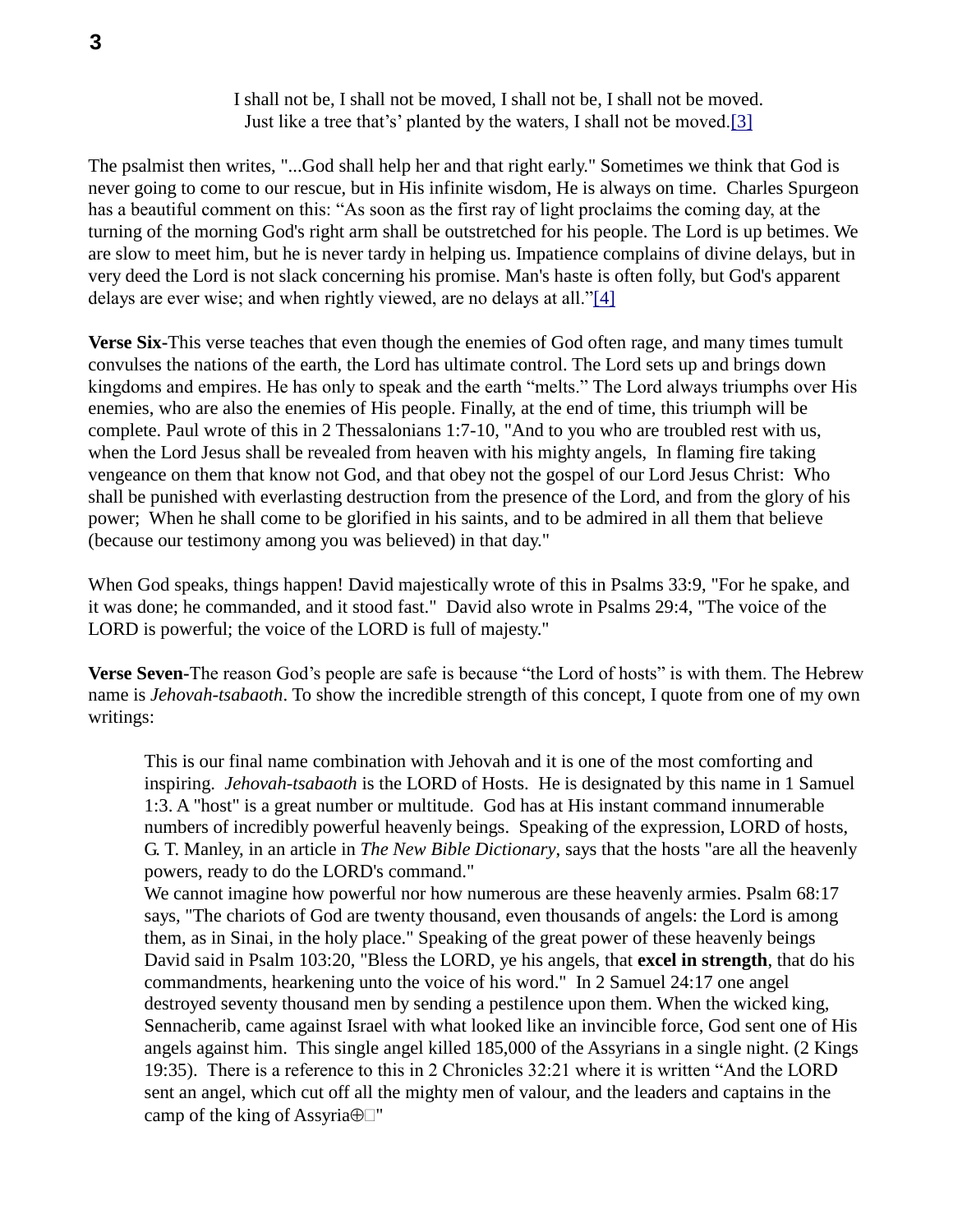Our dear Lord Jesus told Peter in Matthew 26:53, "Thinkest thou that I cannot now pray to my Father, and he shall presently give me more than twelve legions of angels?" When the Lord Jesus Christ comes at the end of the world He will be accompanied by these mighty hosts of heaven. As Paul said in 2 Thessalonians 1:7,8 "And to you who are troubled rest with us, when the Lord Jesus shall be revealed from heaven with **his mighty angels**, In flaming fire taking vengeance on them that know not God, and that obey not the gospel of our Lord Jesus  $Christ  $\oplus$$ 

Sometimes we tend to go into discouragement and even despair when we see our numerous and powerful enemies arrayed against us. We see our weakness and we think all is lost. It is then that we need to pray to *Jehovah-tsabaoth*, realizing that He has much more than adequate power to defeat our enemies. One time Elisha and his servant were surrounded by enemies and there was no visible means of escape. The servant went into a panic. "And Elisha prayed, and said, LORD, I pray thee, open his eyes, that he may see. And the LORD opened the eyes of the young man; and he saw: and, behold, the mountain was full of horses and chariots of fire round about Elisha. (2 Kings 6:17). My dear Christian friends let us pray that our spiritual eyes may also be opened that we may see that "they that be with us are more than they that be with them."[5]

The psalmist further writes, "The God of Jacob is our refuge." God helped Jacob when he was in distress, and He will also help his spiritual descendants. Commenting on this expression, John Gill writes "…by Jacob is meant the church of God, and all true believers, who are Israelites indeed…" The word translated "refuge" in this verse is not the same word used in verse one. The word used here means "high place, refuge, secure, height, retreat, stronghold."

The blessed Holy Spirit, in inspiring this verse has given abundant consolation and encouragement to the troubled children of God.

After verse seven we again have the Hebrew word "Selah." This seems to indicate a pause, and indicates a division of the psalm into another section.

**Verse Eight-** The Hebrew word translated "desolations" also has the meaning of "astonishment," and in fact is translated that way thirteen times in the Old Testament. Whatever particular event the psalmist had in mind here, God had worked in such a way to destroy the enemies of God's people that they were completely desolated to a degree that was astonishing. Some commentators think this psalm is about the destruction of the arrogant and powerful Assyrian army under the leadership of Sennacherib. An anger of the Lord destroyed 185, 000 Assyrians in one night, saving essentially helpless Jerusalem.[6]

However, no matter which contemporary event the psalmist had in mind, these glorious truths are a valid consolation to the saints in all their troubles with all their enemies. Commenting on the expression "come behold the works of the Lord," Adam Clarke writes "See empires destroyed and regenerated; and in such a way as to show that a supernatural agency has been at work. By the hand of God alone could these great changes be effected."

Showing the enduring value of this psalm to all generations of God's people, Charles Spurgeon writes, "It were well if we also carefully noted the providential dealings of our covenant God, and were quick to perceive his hand in the battles of his church. Whenever we read history it should be with this verse sounding in our ears. We should read the newspaper in the same spirit, to see how the Head of the Church rules the nations for his people's good, as Joseph governed Egypt for the sake of Israel."[7]